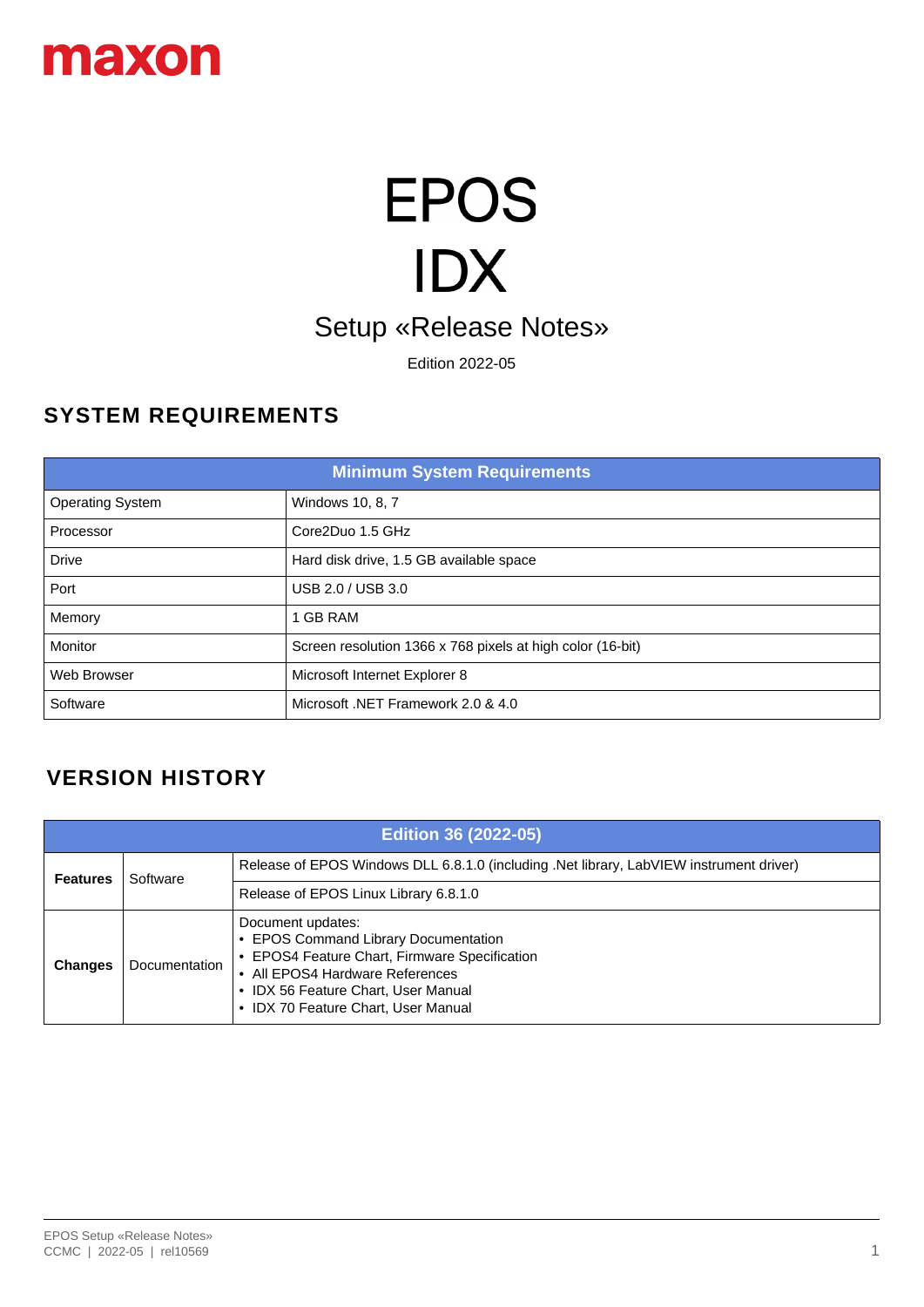| <b>Edition 35 (2021-04)</b> |                      |                                                                                                                                                                                                                                                                                                                                                               |
|-----------------------------|----------------------|---------------------------------------------------------------------------------------------------------------------------------------------------------------------------------------------------------------------------------------------------------------------------------------------------------------------------------------------------------------|
|                             | Software             | Release of EPOS Studio 3.7                                                                                                                                                                                                                                                                                                                                    |
|                             |                      | Release of EPOS Windows DLL 6.7.1.0 (including .Net library, LabVIEW instrument driver)                                                                                                                                                                                                                                                                       |
|                             |                      | Release of EPOS Linux Library 6.7.1.0                                                                                                                                                                                                                                                                                                                         |
|                             | Hardware             | Support for EPOS4 Disk 60/8 CAN / EPOS4 Disk 60/8 EtherCAT / EPOS4 Disk 60/12 CAN /<br>EPOS4 Disk 60/12 CAN SSC / EPOS4 Disk 60/12 EtherCAT / EPOS4 Disk 60/12 EtherCAT SSC                                                                                                                                                                                   |
| <b>Features</b>             |                      | Support for IDX 70                                                                                                                                                                                                                                                                                                                                            |
|                             | Firmware             | Release of EPOS4 Firmware 0x0170                                                                                                                                                                                                                                                                                                                              |
|                             |                      | Release of IDX Firmware 0x0170                                                                                                                                                                                                                                                                                                                                |
|                             | <b>Documentation</b> | Introduction of documents:<br>• EPOS4 Disk 60/8 Hardware Reference (2021-03)<br>• EPOS4 Disk 60/12 Hardware Reference (2021-03)<br>• IDX 70 Feature Chart (2021-03<br>• IDX 70 User Manual (2021-03)                                                                                                                                                          |
| <b>Changes</b>              | Documentation        | Document updates:<br>• EPOS Command Library Documentation<br>• EPOS4 Application Notes, Communication Guide, Feature Chart, Firmware Specification, Firmware<br>Version «Readme»<br>• All EPOS4 Hardware References<br>• IDX Application Notes, Communication Guide, Firmware Specification, Firmware Version «Readme»<br>• IDX 56 Feature Chart, User Manual |

| <b>Edition 34 (2020-04)</b> |               |                                                                                                                                                                                                                                                          |
|-----------------------------|---------------|----------------------------------------------------------------------------------------------------------------------------------------------------------------------------------------------------------------------------------------------------------|
|                             |               | Release of EPOS Studio 3.6, Revision 2                                                                                                                                                                                                                   |
|                             | Software      | Release of EPOS Windows DLL 6.6.2.0 (including .Net library, LabVIEW instrument driver)                                                                                                                                                                  |
|                             |               | Release of EPOS Linux Library 6.6.2.0                                                                                                                                                                                                                    |
|                             | Hardware      | Support for EPOS4 Micro 24/5 EtherCAT / EPOS4 Compact 24/5 EtherCAT 3-axes                                                                                                                                                                               |
| <b>Features</b>             | Firmware      | Release of EPOS4 Firmware 0x0161                                                                                                                                                                                                                         |
|                             |               | Release of IDX Firmware 0x0161                                                                                                                                                                                                                           |
|                             | Documentation | Introduction of documents:<br>• EPOS4 Micro/Compact 24/5 EtherCAT Hardware Reference (2020-04)<br>• IDX 56 Feature Chart (2020-04)<br>• IDX 56 User Manual (2020-04)                                                                                     |
| <b>Changes</b>              | Documentation | Document updates:<br>• EPOS Command Library Documentation<br>• EPOS4 Communication Guide, Feature Chart, Firmware Specification, Firmware Version «Readme»<br>• All EPOS4 Hardware References<br>• IDX Firmware Specification, Firmware Version «Readme» |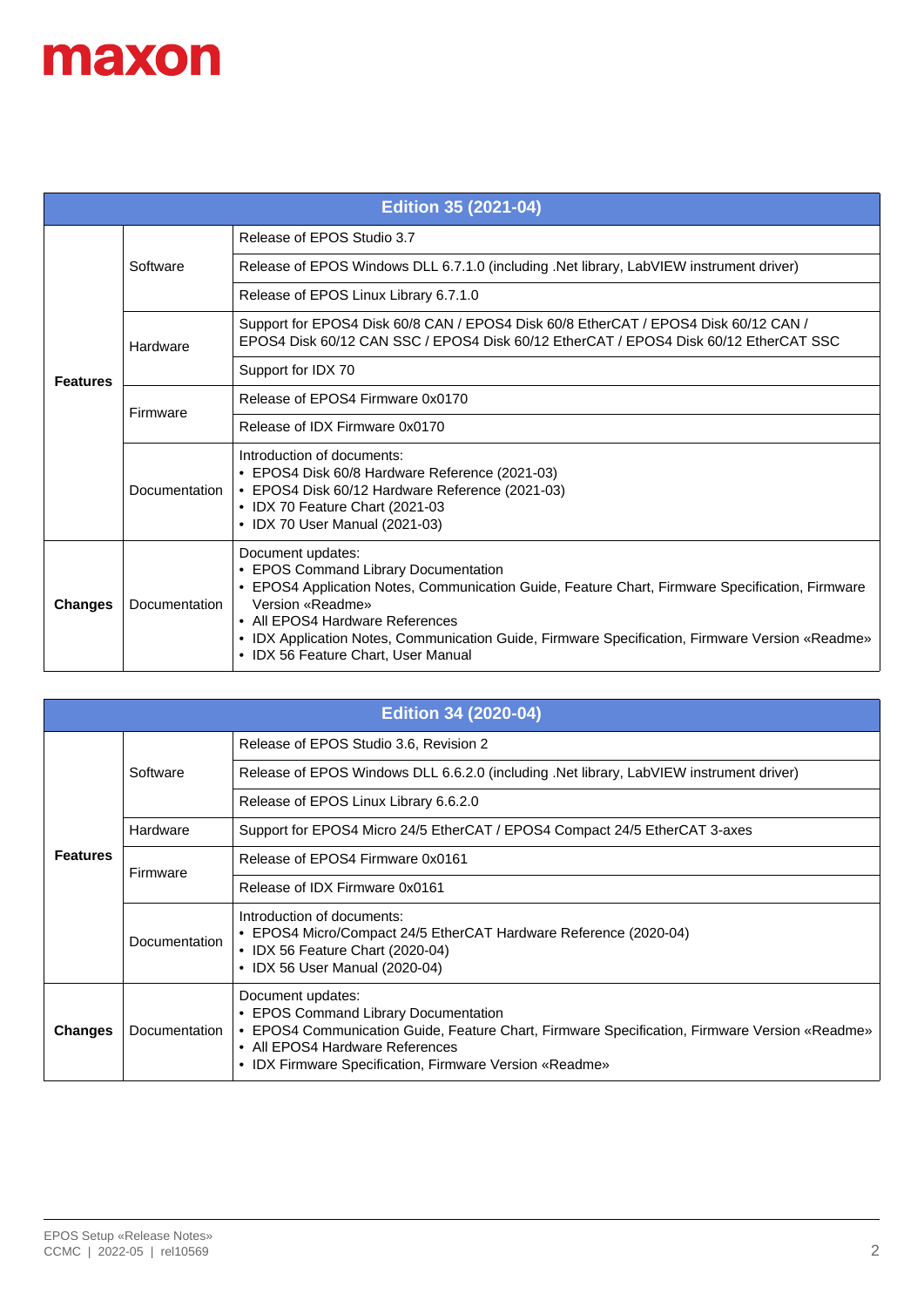| <b>Edition 33 (2019-12)</b> |               |                                                                                                                                                                                                                                                      |
|-----------------------------|---------------|------------------------------------------------------------------------------------------------------------------------------------------------------------------------------------------------------------------------------------------------------|
|                             |               | Release of EPOS Studio 3.6                                                                                                                                                                                                                           |
|                             | Software      | Release of EPOS Windows DLL 6.6.1.0 (including .Net library, LabVIEW instrument driver)                                                                                                                                                              |
|                             |               | Release of EPOS Linux Library 6.6.1.0                                                                                                                                                                                                                |
|                             | Hardware      | Support for EPOS4 Micro 24/5 CAN                                                                                                                                                                                                                     |
|                             |               | Support for IDX 56                                                                                                                                                                                                                                   |
| <b>Features</b>             | Firmware      | Release of EPOS4 Firmware 0x0160                                                                                                                                                                                                                     |
|                             |               | Release of IDX Firmware 0x0160                                                                                                                                                                                                                       |
|                             | Documentation | Introduction of documents:<br>• EPOS4 Micro 24/5 CAN Hardware Reference (2019-11)<br>• IDX Application Notes (2019-11)<br>• IDX Communication Guide (2019-11)<br>• IDX Firmware Specification (2019-11)<br>• IDX Firmware Version «Readme» (2019-11) |
|                             | Software      | Support for Windows XP ceased                                                                                                                                                                                                                        |
| <b>Changes</b>              | Documentation | Document updates:<br>• EPOS Command Library Documentation<br>• EPOS4 Application Notes, Communication Guide, Feature Chart, Firmware Specification, Firmware<br>Version «Readme»<br>• All EPOS4 Hardware References                                  |

| <b>Edition 32 (2018-12)</b> |               |                                                                                                                                                                                                                                                                                                                                                                                                         |
|-----------------------------|---------------|---------------------------------------------------------------------------------------------------------------------------------------------------------------------------------------------------------------------------------------------------------------------------------------------------------------------------------------------------------------------------------------------------------|
|                             |               | Release of EPOS Studio 3.5                                                                                                                                                                                                                                                                                                                                                                              |
|                             | Software      | Release of EPOS Windows DLL 6.5.1.0 (including .Net library, LabVIEW instrument driver)                                                                                                                                                                                                                                                                                                                 |
| <b>Features</b>             |               | Release of EPOS Linux Library 6.5.1.0                                                                                                                                                                                                                                                                                                                                                                   |
|                             | Hardware      | Support for EPOS4 Compact 24/1.5 EtherCAT / EPOS4 Compact 50/5 EtherCAT                                                                                                                                                                                                                                                                                                                                 |
|                             | Firmware      | Release of EPOS4 Firmware 0x0150                                                                                                                                                                                                                                                                                                                                                                        |
| <b>Changes</b>              | Documentation | Document updates:<br>• EPOS Command Library Documentation<br>• EPOS2 Module 36/2 Motherboard Hardware Reference<br>• EPOS4 Application Notes, Communication Guide, Feature Chart, Firmware Specification, Firmware<br>Version «Readme»<br>• All EPOS4 Hardware References<br>• Integration of EPOS4 Compact 24/1.5 EtherCAT and EPOS4 Compact 50/5 EtherCAT into corre-<br>sponding Hardware References |

| <b>Edition 31, Revision 2 (2018-08)</b> |          |                                           |
|-----------------------------------------|----------|-------------------------------------------|
|                                         |          | Release of EPOS Studio 3.4, Revision 2    |
| <b>Changes</b>                          | Software | Release of EPOS Windows DLL 6.4.2.0       |
|                                         |          | Bugfix on EPOS4 firmware update stability |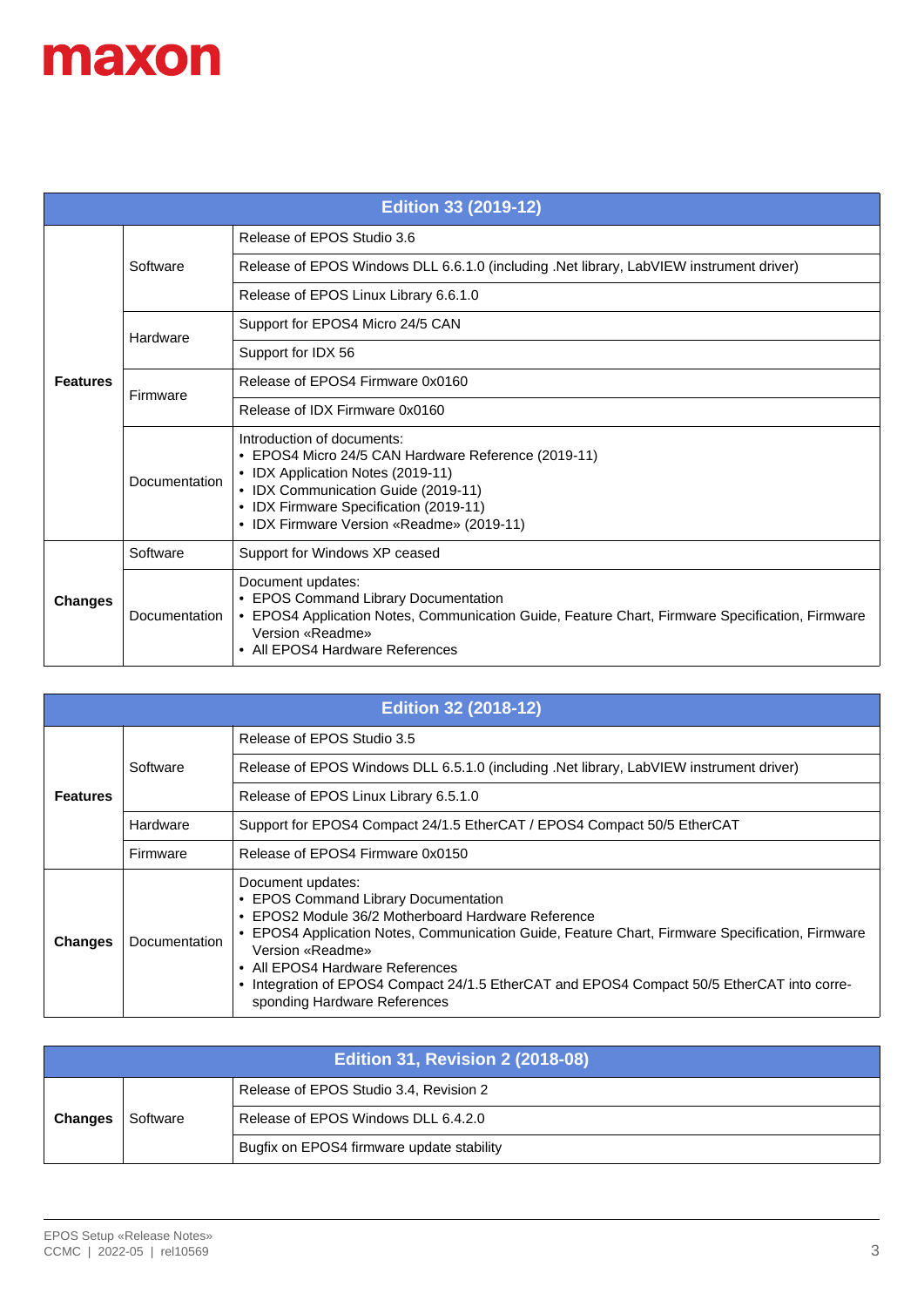| <b>Edition 31 (2018-05)</b> |               |                                                                                                                                                                                                                                                                                                                          |
|-----------------------------|---------------|--------------------------------------------------------------------------------------------------------------------------------------------------------------------------------------------------------------------------------------------------------------------------------------------------------------------------|
|                             |               | Release of EPOS Studio 3.4                                                                                                                                                                                                                                                                                               |
|                             | Software      | Release of EPOS Windows DLL 6.4.1.0 (including .Net library, LabVIEW instrument driver)                                                                                                                                                                                                                                  |
|                             |               | Release of EPOS Linux Library 6.4.1.0                                                                                                                                                                                                                                                                                    |
| <b>Features</b>             |               | Release of EPOS USB Driver 2.12.16 Rev.4                                                                                                                                                                                                                                                                                 |
|                             | Hardware      | Support for EPOS4 Compact 50/8 EtherCAT / EPOS4 Compact 50/15 EtherCAT / EPOS4 70/15                                                                                                                                                                                                                                     |
|                             | Firmware      | Release of EPOS4 Firmware 0x0140                                                                                                                                                                                                                                                                                         |
|                             | Documentation | Introduction of document EPOS4 70/15 Hardware Reference (May 2018)                                                                                                                                                                                                                                                       |
| <b>Changes</b>              | Documentation | Document updates:<br>• EPOS Command Library Documentation<br>• EPOS4 Application Notes, Feature Chart, Firmware Specification, Firmware Version «Readme»<br>• All EPOS4 Hardware References<br>• Integration of EPOS4 Compact 50/8 EtherCAT and EPOS4 Compact 50/15 EtherCAT into corre-<br>sponding Hardware References |

| <b>Edition 30 (2017-11)</b> |               |                                                                                                                                                                                                                                                                                                                                                          |
|-----------------------------|---------------|----------------------------------------------------------------------------------------------------------------------------------------------------------------------------------------------------------------------------------------------------------------------------------------------------------------------------------------------------------|
|                             | Software      | Release of EPOS Studio 3.3                                                                                                                                                                                                                                                                                                                               |
|                             |               | Release of EPOS Windows DLL 6.3.1.0 (including .Net library, LabVIEW instrument driver)                                                                                                                                                                                                                                                                  |
| <b>Features</b>             |               | Release of EPOS Linux Library 6.3.1.0 (new with CANopen support)                                                                                                                                                                                                                                                                                         |
|                             | Hardware      | Support for EPOS4 EtherCAT Card                                                                                                                                                                                                                                                                                                                          |
|                             | Firmware      | Release of EPOS4 Firmware 0x0130                                                                                                                                                                                                                                                                                                                         |
|                             | Documentation | Introduction of document EPOS4 EtherCAT Card Hardware Reference (December 2017)                                                                                                                                                                                                                                                                          |
| <b>Changes</b>              | Documentation | Document updates:<br>• EPOS2 Application Notes, Feature Chart, Firmware Specification<br>• EPOS2 24/2 Hardware Reference / EPOS2 50/5 Hardware Reference / EPOS2 70/10 Hardware Ref-<br>erence<br>• EPOS4 Application Notes, Communication Guide, Feature Chart, Firmware Specification, Firmware<br>Version «Readme»<br>• All EPOS4 Hardware References |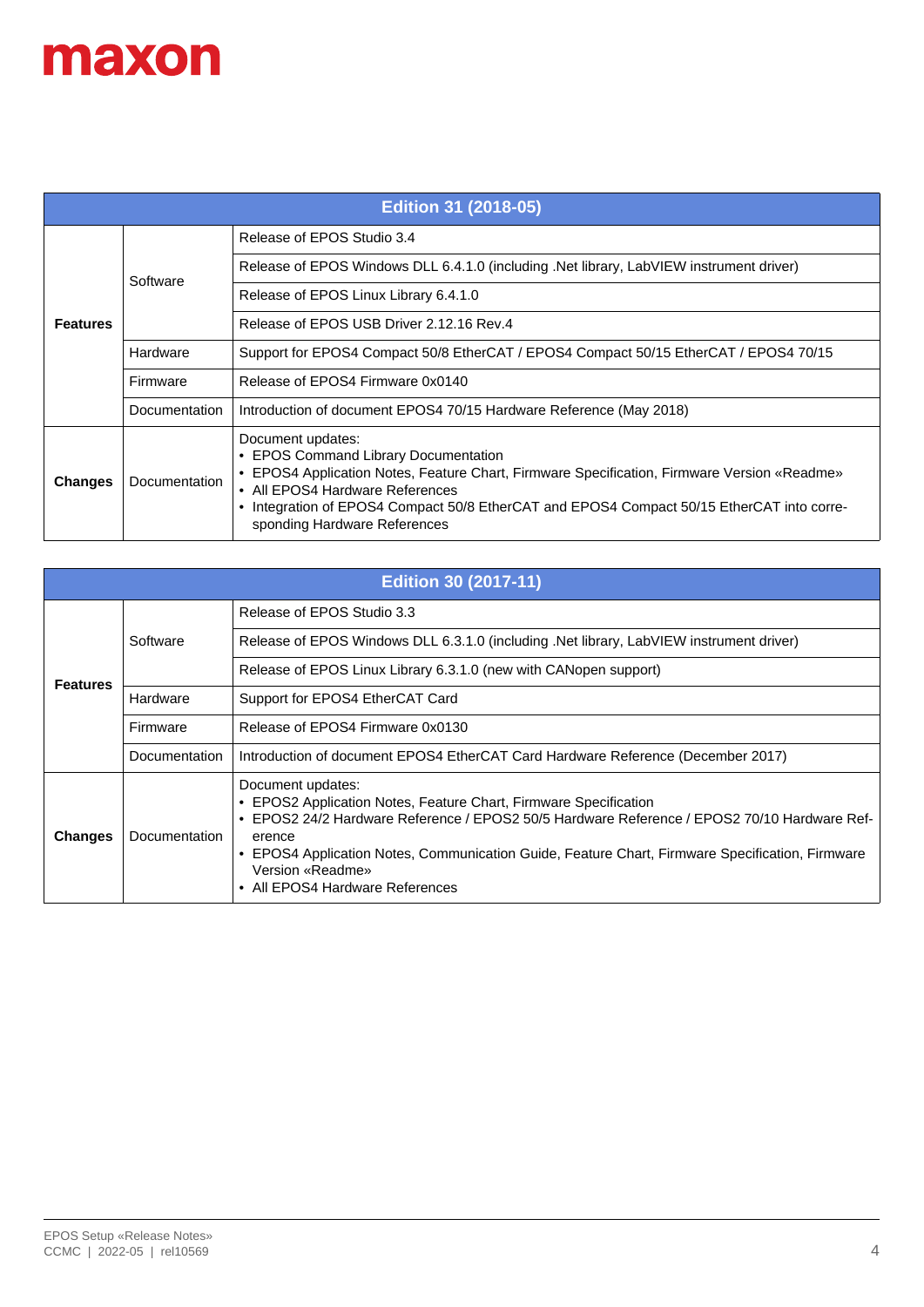| <b>Edition 29 (2017-05)</b> |               |                                                                                                                                                                                                                                                                                                                                                                                                                                                   |
|-----------------------------|---------------|---------------------------------------------------------------------------------------------------------------------------------------------------------------------------------------------------------------------------------------------------------------------------------------------------------------------------------------------------------------------------------------------------------------------------------------------------|
|                             | Software      | Release of EPOS Studio 3.2                                                                                                                                                                                                                                                                                                                                                                                                                        |
|                             |               | Release of EPOS Windows DLL 6.2.1.0 (including .Net library, LabVIEW instrument driver)                                                                                                                                                                                                                                                                                                                                                           |
| <b>Features</b>             |               | Release of EPOS Linux Library 6.2.1.0                                                                                                                                                                                                                                                                                                                                                                                                             |
|                             | Hardware      | Support for EPOS4 50/5                                                                                                                                                                                                                                                                                                                                                                                                                            |
|                             | Firmware      | Release of EPOS4 Firmware 0x0120                                                                                                                                                                                                                                                                                                                                                                                                                  |
|                             | Documentation | Introduction of document EPOS4 50/5 Hardware Reference (May 2017)                                                                                                                                                                                                                                                                                                                                                                                 |
| <b>Changes</b>              | Documentation | Document updates:<br>• EPOS2 24/2 Hardware Reference / EPOS2 Module 24/3 Hardware Reference / EPOS2 Module 36/2<br>Hardware Reference<br>• EPOS4 Application Notes, Communication Guide, Feature Chart, Firmware Specification, Firmware<br>Version «Readme»<br>• EPOS4 Module 24/1.5 Hardware Reference / EPOS4 Module 50/5 Hardware Reference / EPOS4<br>Module/Compact 50/8 Hardware Reference / EPOS4 Module/Compact 50/15 Hardware Reference |

| <b>Edition 28, Revision 2 (2017-01)</b> |          |                                                               |
|-----------------------------------------|----------|---------------------------------------------------------------|
|                                         |          | Release of EPOS Studio 3.1, Revision 2                        |
| <b>Changes</b>                          | Software | Release of EPOS Windows DLL 6.1.2.0                           |
|                                         |          | Bugfix on EPOS2 USB communication with Windows 10 and USB 3.0 |

| <b>Edition 28 (2016-11)</b> |               |                                                                                                                                                                                                                                                                                                                                                                             |
|-----------------------------|---------------|-----------------------------------------------------------------------------------------------------------------------------------------------------------------------------------------------------------------------------------------------------------------------------------------------------------------------------------------------------------------------------|
|                             | Software      | Release of EPOS Studio 3.1                                                                                                                                                                                                                                                                                                                                                  |
|                             |               | Release of EPOS Windows DLL 6.1.1.0 (including .Net library, LabVIEW instrument driver)                                                                                                                                                                                                                                                                                     |
|                             |               | Release of EPOS Linux Library 6.1.1.0                                                                                                                                                                                                                                                                                                                                       |
|                             |               | Support for EPOS2 24/2 DCX                                                                                                                                                                                                                                                                                                                                                  |
| <b>Features</b>             | Hardware      | Support for EPOS4 Module 24/1.5 / EPOS4 Compact 24/1.5 CAN / EPOS4 Module 50/5 / EPOS4 Com-<br>pact 50/5 CAN                                                                                                                                                                                                                                                                |
|                             | Firmware      | Release of EPOS4 Firmware 0x0110                                                                                                                                                                                                                                                                                                                                            |
|                             | Documentation | Introduction of documents:<br>• EPOS4 Module/Compact 24/1.5 Hardware Reference (November 2016)<br>• EPOS4 Module/Compact 50/5 Hardware Reference (November 2016)                                                                                                                                                                                                            |
| <b>Changes</b>              | Software      | EPOS USB Driver 2.12.16 Rev.2                                                                                                                                                                                                                                                                                                                                               |
|                             | Documentation | Document updates:<br>• EPOS2 Application Notes, Feature Chart, Firmware Specification<br>• EPOS2 24/2 Cable Starting Set/Getting Started/Hardware Reference, EPOS2 70/10 Hardware Refer-<br>ence<br>• EPOS4 Communication Guide, Feature Chart, Firmware Specification<br>EPOS4 Module/Compact 50/8 Hardware Reference / EPOS4 Module/Compact 50/15 Hardware Ref-<br>erence |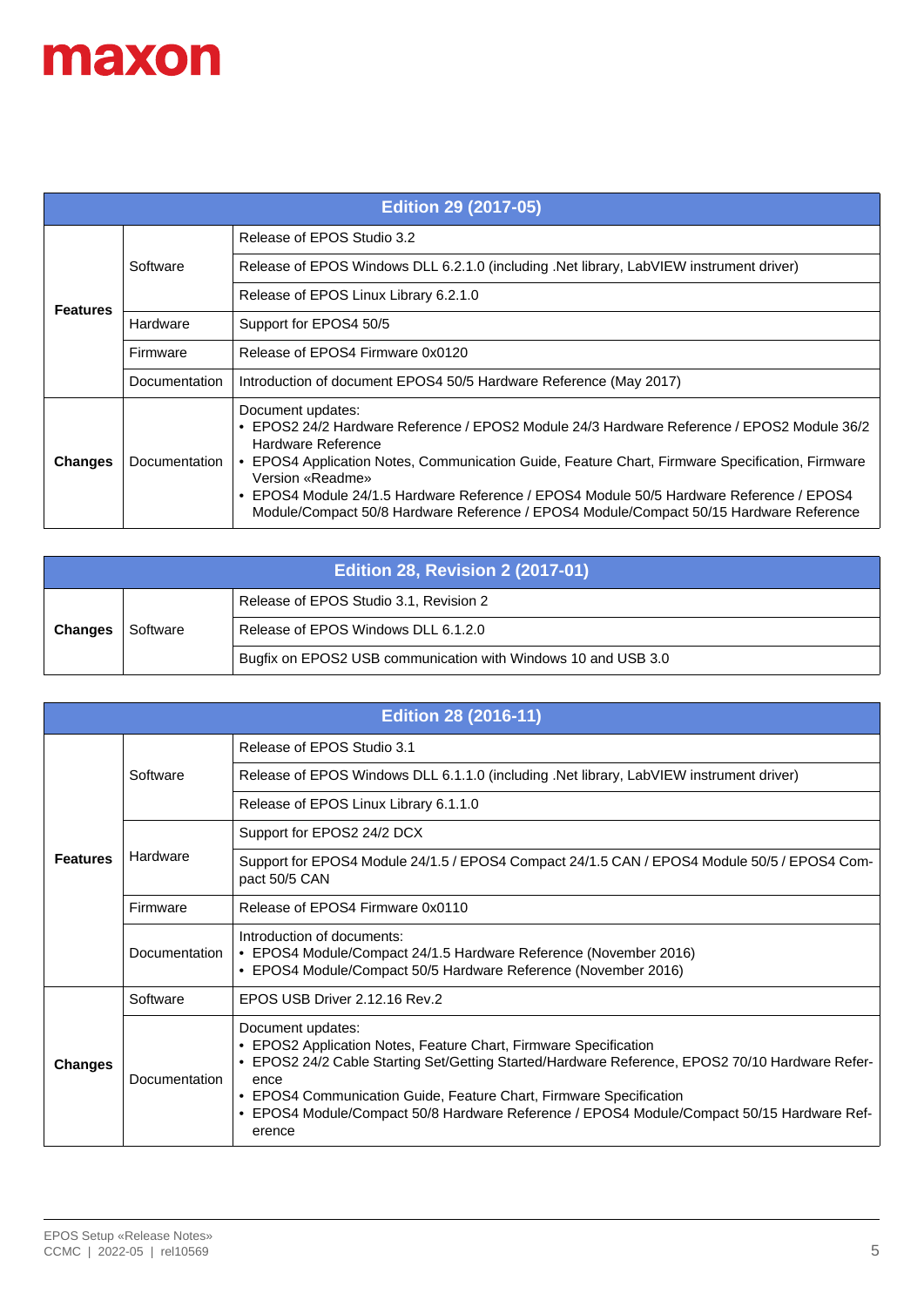| <b>Edition 27 (2016-06)</b> |               |                                                                                                                                                                                                                                                                                                                                                                             |
|-----------------------------|---------------|-----------------------------------------------------------------------------------------------------------------------------------------------------------------------------------------------------------------------------------------------------------------------------------------------------------------------------------------------------------------------------|
|                             | Software      | Release of EPOS Studio 3.0                                                                                                                                                                                                                                                                                                                                                  |
|                             | Hardware      | Support for EPOS4 Module 50/8 / EPOS4 Compact 50/8 CAN / EPOS4 Module 50/15 /<br>EPOS4 Compact 50/15 CAN                                                                                                                                                                                                                                                                    |
|                             | Firmware      | Release of EPOS4 Firmware 0x0100                                                                                                                                                                                                                                                                                                                                            |
| <b>Features</b>             | Documentation | Introduction of documents:<br>• EPOS4 Application Notes (May 2016)<br>• EPOS4 Communication Guide (May 2016)<br>• EPOS4 Feature Chart (June 2016)<br>• EPOS4 Firmware Specification (June 2016)<br>• EPOS4 Firmware Version «Readme» (June 2016)<br>• EPOS4 Module/Compact 50/8 Hardware Reference (May 2016)<br>• EPOS4 Module/Compact 50/15 Hardware Reference (May 2016) |
|                             | Software      | EPOS Command Library (DLL) 6.0.1.0 for Windows 64-bit and 32-bit: Support for EPOS4 devices                                                                                                                                                                                                                                                                                 |
|                             |               | NI CompactRIO Library 2.0.0.20: Support of additional hardware (NI 9881, PXI-8531, and PCI-8531)                                                                                                                                                                                                                                                                            |
|                             |               | EPOS2 USB driver 2.12.16 (FTDI driver)                                                                                                                                                                                                                                                                                                                                      |
| <b>Changes</b>              | Documentation | Renaming of documents:<br>• EPOS2 Feature Comparison Chart as EPOS2 Feature Chart<br>• EPOS2 Application Notes Collection as EPOS2 Application Notes<br>• EPOS3 Application Notes Collection as EPOS3 Application Notes                                                                                                                                                     |
|                             |               | EPOS Command Library: Integration of EPOS4                                                                                                                                                                                                                                                                                                                                  |
|                             |               | Various documents updated                                                                                                                                                                                                                                                                                                                                                   |

| <b>Edition 26 (2015-10)</b> |          |                                                               |
|-----------------------------|----------|---------------------------------------------------------------|
| <b>Changes</b>              | Software | Bugfix on error 27555 (Error attempting to apply permissions) |

| <b>Version 25 (2014-11)</b> |               |                                                                                                   |  |
|-----------------------------|---------------|---------------------------------------------------------------------------------------------------|--|
| <b>Features</b>             | Firmware      | Release of EPOS3 Firmware 0x2211                                                                  |  |
| <b>Changes</b>              | Software      | EPOS2 Windows 64-bit and 32-bit DLL 5.0.1.0 (including .Net library, LabVIEW instrument driver)   |  |
|                             |               | EPOS2 P Windows 64-bit and 32-bit DLL 1.3.1.0 (including .Net library, LabVIEW instrument driver) |  |
|                             |               | EPOS Linux library (ARMv6, ARMv7)                                                                 |  |
|                             |               | OpenPCS license                                                                                   |  |
|                             | Documentation | Various documents updated                                                                         |  |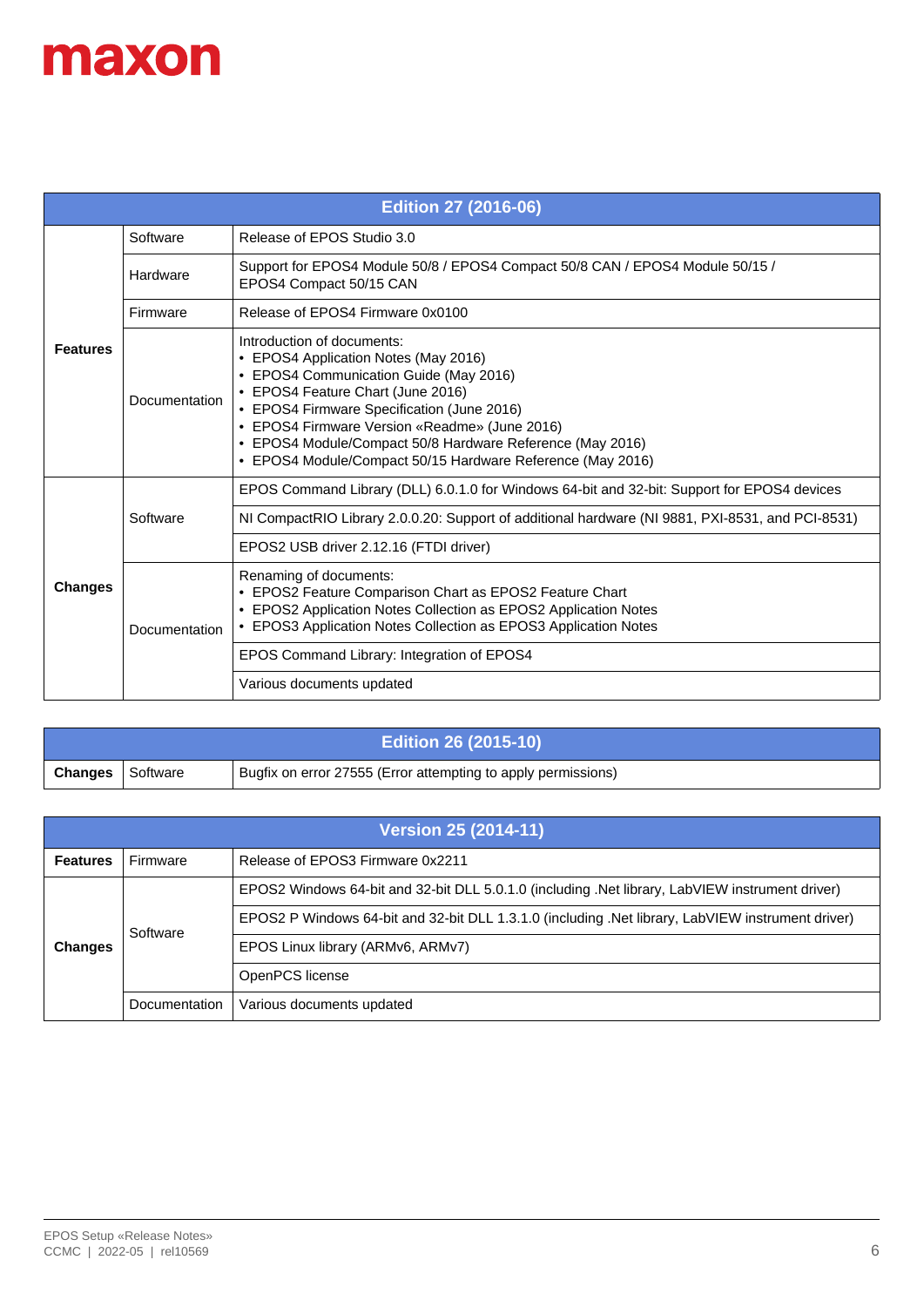

| <b>Version 24 (2014-01)</b> |               |                                                                                                   |
|-----------------------------|---------------|---------------------------------------------------------------------------------------------------|
| <b>Features</b>             | Firmware      | Release of EPOS2 Firmware 0x2126                                                                  |
|                             |               | Release of EPOS2 P Firmware 0x0205                                                                |
|                             | Documentation | Introduction of document EPOS2 Feature Comparison Chart (December 2013)                           |
| <b>Changes</b>              | Software      | EPOS2 Windows 64-bit and 32-bit DLL 4.9.5.0 (including .Net library, LabVIEW instrument driver)   |
|                             |               | EPOS2 P Windows 64-bit and 32-bit DLL 1.2.4.0 (including .Net library, LabVIEW instrument driver) |
|                             |               | EPOS2 USB driver 2.08.30 (FTDI driver)                                                            |
|                             | Documentation | Various documents updated                                                                         |

| <b>Version 23, Revision 2 (2013-07)</b> |          |                                                    |
|-----------------------------------------|----------|----------------------------------------------------|
| <b>Features</b>                         | Software | Internet setups expanded for all EPOS devices      |
| <b>Changes</b>                          | Software | Net Framework 2.0 for Windows XP added             |
|                                         |          | OpenPCS license update for EPOS2 P Firmware 0x0200 |
|                                         |          | Module MDAC 2.8 deleted                            |
|                                         |          | EPOS2 USB driver 2.08.28 (FTDI driver)             |

| Version 23 (2013-04) |               |                                                                                                 |
|----------------------|---------------|-------------------------------------------------------------------------------------------------|
| <b>Features</b>      | Software      | Release of EPOS Studio 2.00, Revision 2                                                         |
|                      | Firmware      | Release of EPOS2 Firmware 0x2125                                                                |
| <b>Changes</b>       | Software      | OpenPCS license update May 1, 2013                                                              |
|                      |               | EPOS2 Windows 64-bit and 32-bit DLL 4.9.2.0 (including .Net library, LabVIEW instrument driver) |
|                      | Documentation | Various documents updated                                                                       |

| <b>Version 22 (2013-01)</b> |               |                                                                                                 |
|-----------------------------|---------------|-------------------------------------------------------------------------------------------------|
| <b>Features</b>             | Software      | Release of EPOS Studio 2.00                                                                     |
|                             | Firmware      | Release of EPOS2 Firmware 0x2124                                                                |
|                             |               | Release of EPOS2 P Firmware 0x0204                                                              |
|                             |               | Release of EPOS3 Firmware 0x2210                                                                |
| <b>Changes</b>              | Software      | EPOS2 Windows 64-bit and 32-bit DLL 4.9.1.0 (including .Net library, LabView instrument driver) |
|                             |               | EPOS2 Linux library 4.9.1.0                                                                     |
|                             |               | EPOS2 USB driver signed                                                                         |
|                             | Documentation | Various documents updated                                                                       |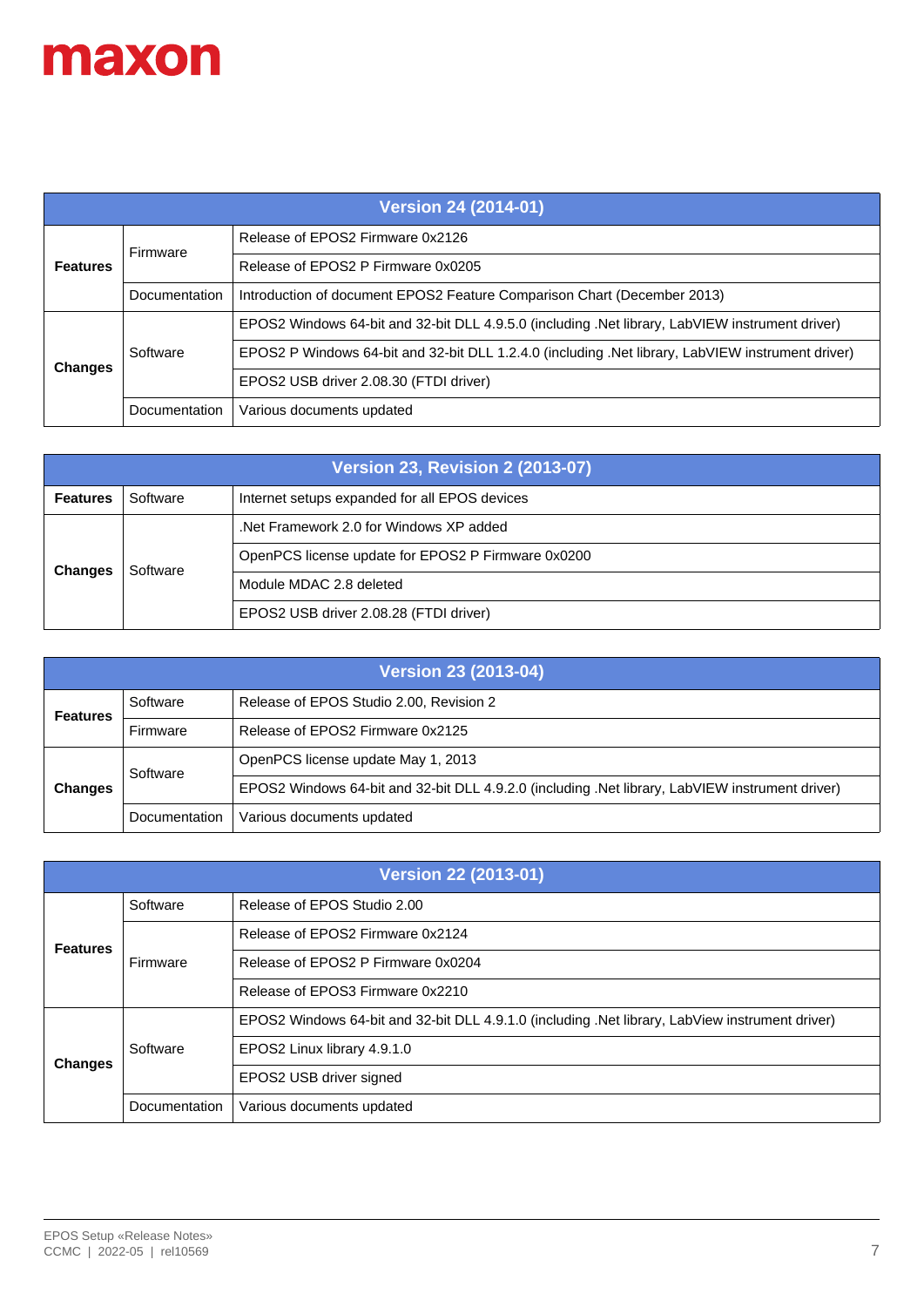

| Version 21 (2012-06) |               |                                                                                                                                                                                                                                                                                         |
|----------------------|---------------|-----------------------------------------------------------------------------------------------------------------------------------------------------------------------------------------------------------------------------------------------------------------------------------------|
|                      | Hardware      | Support for EPOS3 70/10 EtherCAT                                                                                                                                                                                                                                                        |
| <b>Features</b>      | Documentation | Introduction of documents:<br>• EPOS3 EtherCAT Application Notes (March 2012)<br>• EPOS3 EtherCAT Communication Guide (March 2012)<br>• EPOS3 EtherCAT Firmware Specification (March 2012)<br>• EPOS3 70/10 EtherCAT Cable Starting Set/Getting Started/Hardware Reference (March 2012) |
| <b>Changes</b>       | Software      | EPOS2 USB driver 2.08.14 (FTDI driver)                                                                                                                                                                                                                                                  |
|                      | Documentation | Various documents updated                                                                                                                                                                                                                                                               |

| <b>Version 20 (2012-05)</b> |          |                                    |
|-----------------------------|----------|------------------------------------|
| Changes                     | Software | OpenPCS license update May 1, 2012 |

| Version 19 (2011-12) |          |                                           |
|----------------------|----------|-------------------------------------------|
| <b>Features</b>      | Firmware | Release of EPOS2 Firmware 0x2123          |
|                      |          | Release of EPOS2 P Firmware 0x0203        |
| <b>Changes</b>       |          | Documentation   Various documents updated |

| <b>Version 18 (2011-03)</b> |               |                                                                                                   |
|-----------------------------|---------------|---------------------------------------------------------------------------------------------------|
| <b>Features</b>             | Software      | Release of EPOS Studio 1.44                                                                       |
|                             | Firmware      | Release of EPOS2 Firmware 0x2122                                                                  |
|                             |               | Release of EPOS2 P Firmware 0x0202                                                                |
|                             | Software      | Support for Windows 2000 ceased                                                                   |
|                             |               | EPOS2 NI CompactRIO Libary 1.0.10                                                                 |
| <b>Changes</b>              |               | EPOS2 Linux library 4.8.1.0                                                                       |
|                             |               | EPOS2 Windows 64-bit and 32-bit DLL 4.8.2.0 (including .Net library, LabView instrument driver)   |
|                             |               | EPOS2 P Windows 64-bit and 32-bit DLL 1.2.2.0 (including .Net library, LabView instrument driver) |
|                             | Documentation | Various documents updated                                                                         |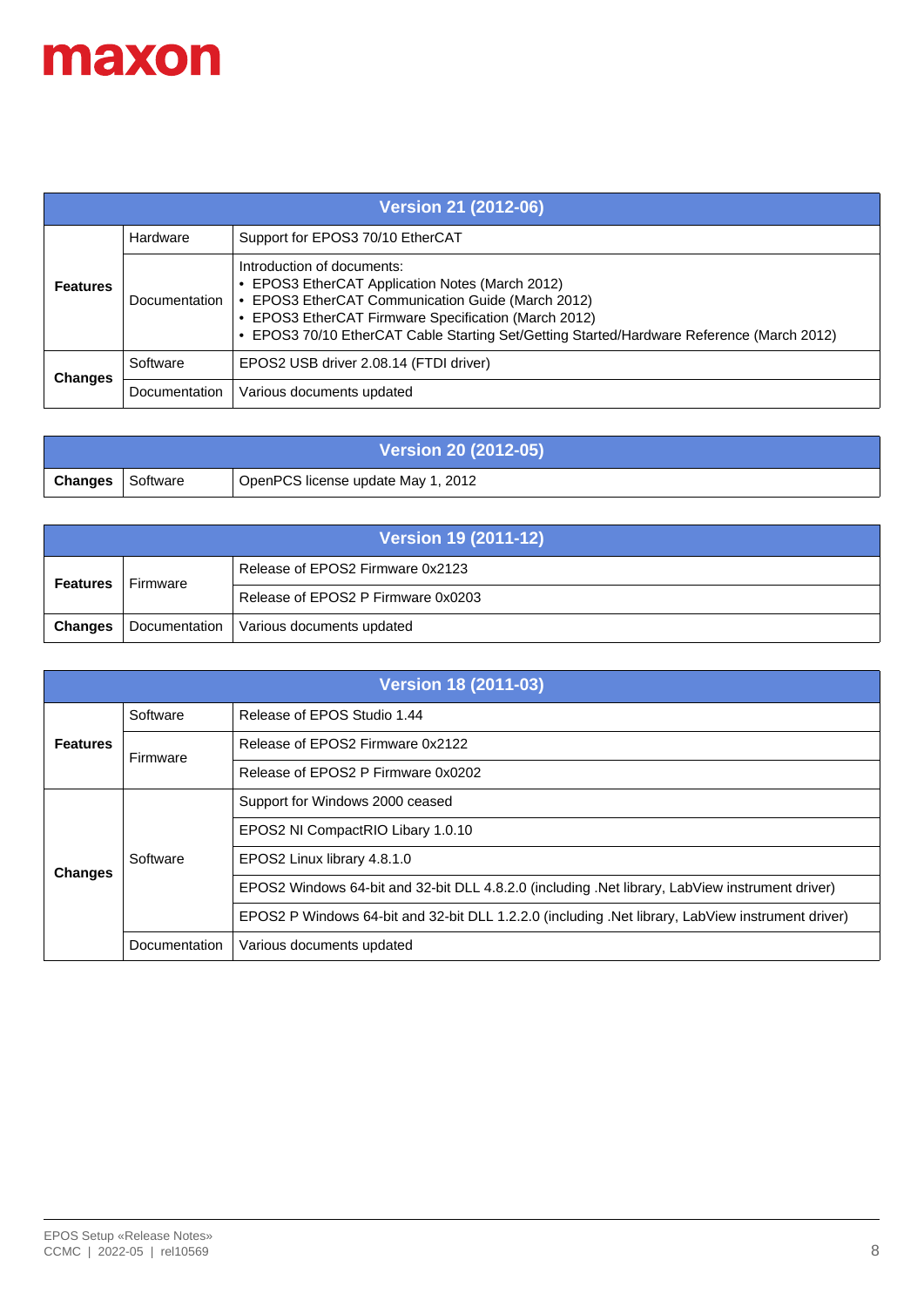| <b>Version 17 (2010-09)</b> |               |                                                                                                             |
|-----------------------------|---------------|-------------------------------------------------------------------------------------------------------------|
|                             | Software      | Release of EPOS Studio 1.43                                                                                 |
|                             | Hardware      | Support for EPOS2 24/2                                                                                      |
| <b>Features</b>             | Firmware      | Release of EPOS2 Firmware 0x2121                                                                            |
|                             |               | Release of EPOS2 P Firmware 0x0201                                                                          |
|                             | Documentation | Introduction of documents EPOS2 24/2 Cable Starting Set/Getting Started/Hardware Reference<br>(August 2010) |
|                             | Software      | EPOS Windows 32-bit DLL 4.7.1.0 (including .Net library, LabView instrument driver)                         |
|                             |               | EPOS2 P Examples Library 1.1                                                                                |
|                             |               | EPOS2 P Maxon Utility Library 2.1                                                                           |
| <b>Changes</b>              |               | EPOS2 P Windows 32-bit DLL 1.1.1.0 (including .Net library, LabView instrument driver)                      |
|                             |               | OpenPCS 2008 6.4.3                                                                                          |
|                             |               | EPOS2 USB driver 2.06.02 (FTDI driver)                                                                      |
|                             | Documentation | Various documents updated                                                                                   |

| <b>Version 16 (2010-04)</b> |               |                                                                                                              |
|-----------------------------|---------------|--------------------------------------------------------------------------------------------------------------|
| <b>Features</b>             | Software      | Release of EPOS Studio 1.42                                                                                  |
|                             |               | Introduction of context-sensitive and dynamic help                                                           |
|                             | Hardware      | Support for EPOS2 P 24/5                                                                                     |
|                             | Firmware      | Release of EPOS2 Firmware 0x2120                                                                             |
|                             | Documentation | Introduction of documents EPOS2 P 24/5 Cable Starting Set/Getting Started/Hardware Reference<br>(April 2010) |
| <b>Changes</b>              | Software      | EPOS2 P Windows 32-bit DLL 1.0.1.0 (including .Net library, LabView instrument driver)                       |
|                             |               | OpenPCS 2008 6.2.1 integrated                                                                                |
|                             |               | EPOS P Maxon Utility Library 2.0                                                                             |
|                             | Documentation | Various documents updated                                                                                    |

| <b>Version 15 (2010-02)</b> |               |                                                                      |
|-----------------------------|---------------|----------------------------------------------------------------------|
| <b>Features</b>             | Software      | Support for Windows 7 64-bit                                         |
|                             | Documentation | Introduction of document EPOS USB Driver Installation (January 2010) |

| <b>Version 14 (2009-10)</b> |          |                                                                                                     |
|-----------------------------|----------|-----------------------------------------------------------------------------------------------------|
| <b>Features</b>             | Software | Introduction of EPOS Windows 32-bit DLL 4.6.1.3 (including .Net library, LabView instrument driver) |
|                             | Firmware | Release of EPOS P Firmware 0x0111                                                                   |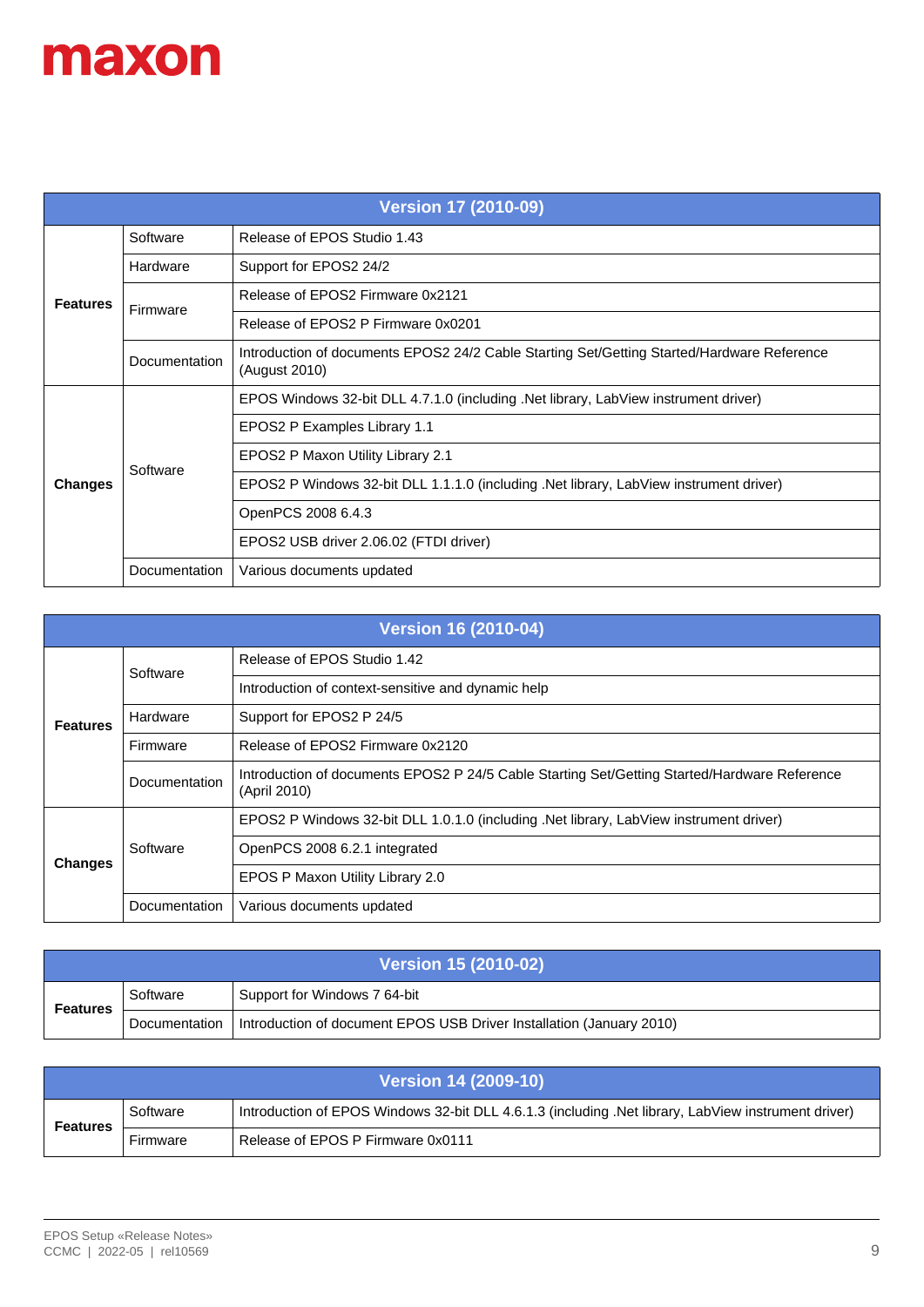

| <b>Version 13 (2009-04)</b> |               |                                                                                                            |
|-----------------------------|---------------|------------------------------------------------------------------------------------------------------------|
| <b>Features</b>             | Software      | Release of EPOS Studio 1.41                                                                                |
|                             | Hardware      | Support for EPOS2 24/5                                                                                     |
|                             | Firmware      | Release of EPOS2 Firmware 0x2111                                                                           |
|                             | Documentation | Introduction of documents EPOS2 24/5 Cable Starting Set/Getting Started/Hardware Reference (April<br>2009) |
| <b>Changes</b>              | Software      | EPOS P Maxon Utility Library 1.1                                                                           |
|                             | Documentation | Various documents updated                                                                                  |

| <b>Version 12 (2008-12)</b> |               |                                                                                                                        |
|-----------------------------|---------------|------------------------------------------------------------------------------------------------------------------------|
| <b>Features</b>             | Software      | Release of EPOS Studio 1.40                                                                                            |
|                             | Hardware      | Support for EPOS2 Module 36/2                                                                                          |
|                             | Firmware      | Release of EPOS2 Firmware 0x2110                                                                                       |
|                             | Documentation | Introduction of documents EPOS2 Module 36/2 Cable Starting Set/Getting Started/Hardware Refer-<br>ence (December 2008) |

| <b>Version 11 (2008-06)</b> |          |                                                                                                        |
|-----------------------------|----------|--------------------------------------------------------------------------------------------------------|
| Features                    | Software | Release of EPOS Studio 1.30                                                                            |
|                             |          | Compilation of one single CD-ROM for entire EPOS family (EPOS, MCD EPOS, EPOS2, EPOS P,<br>MCD EPOS P) |

| <b>Version 10 (2008-04)</b> |          |                            |
|-----------------------------|----------|----------------------------|
| <b>Changes</b>              | Software | License update May 1, 2008 |

| <b>Version 9 (2008-02)</b> |  |                                                                                                                                                |
|----------------------------|--|------------------------------------------------------------------------------------------------------------------------------------------------|
| <b>Features</b>            |  | Introduction of documents:<br>Documentation   • EPOS P Application Examples (February 2008)<br>• EPOS P Best Practice Examples (February 2008) |

| <b>Version 8 (2007-07)</b> |  |                  |
|----------------------------|--|------------------|
| <b>Changes</b>             |  | Various bugfixes |

| <b>Version 7 (2007-05)</b> |          |                                   |
|----------------------------|----------|-----------------------------------|
| <b>Features</b>            | Software | Release of EPOS Studio 1.20       |
|                            | Firmware | Release of EPOS Firmware 0x2033   |
|                            |          | Release of EPOS P Firmware 0x0110 |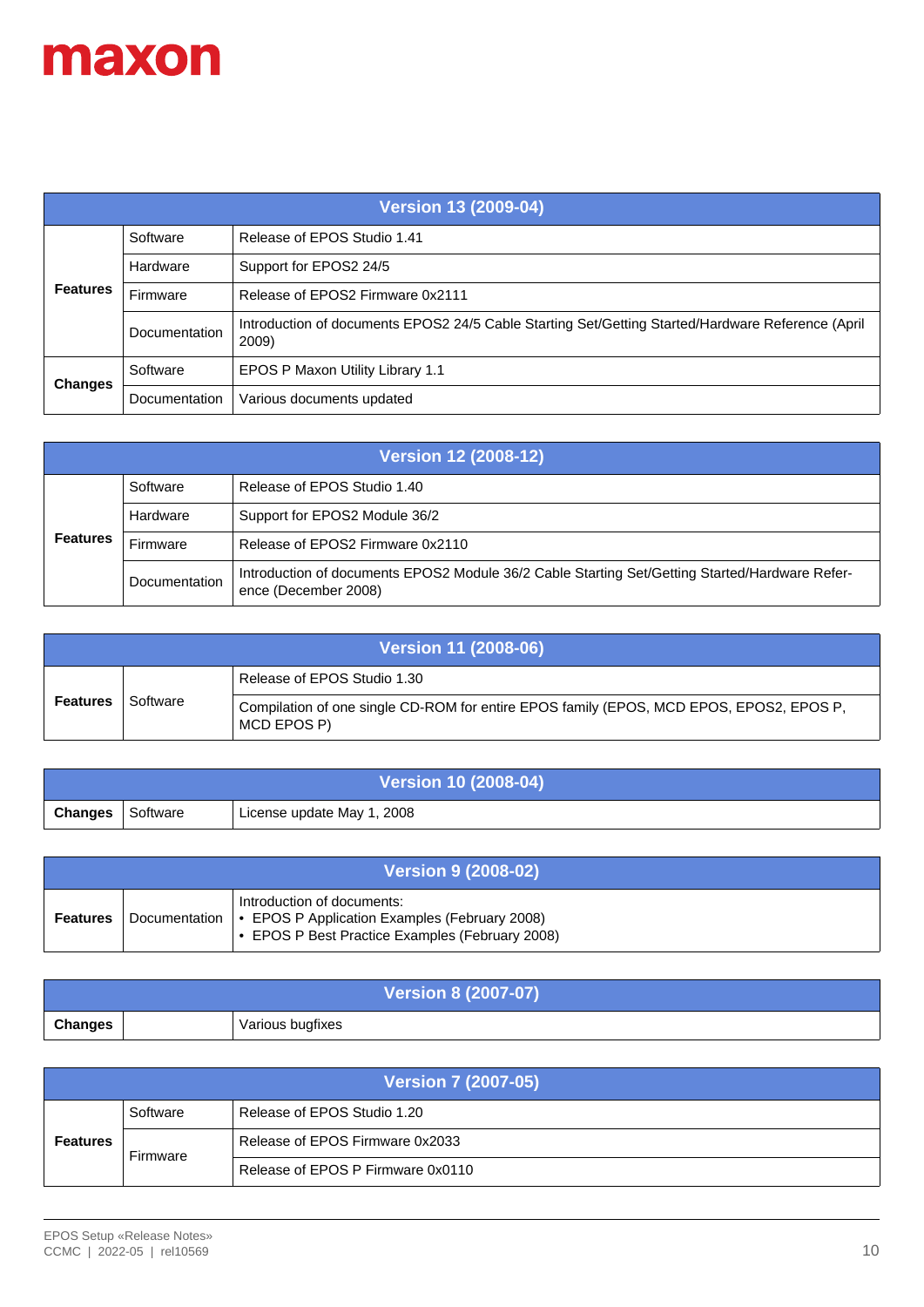

| <b>Version 6 (2006-12)</b> |          |                        |
|----------------------------|----------|------------------------|
| Changes                    | Software | License check bugfixed |

| <b>Version 5 (2006-11)</b> |          |                                 |
|----------------------------|----------|---------------------------------|
| <b>Features</b>            | Firmware | Release of EPOS Firmware 0x2032 |

| <b>Version 4 (2006-10)</b> |          |                                        |  |  |  |
|----------------------------|----------|----------------------------------------|--|--|--|
| Changes                    | Software | Special characters in EDS file removed |  |  |  |

| <b>Version 3 (2006-09)</b> |            |                                         |  |  |
|----------------------------|------------|-----------------------------------------|--|--|
| Changes                    | ∣ Software | Release of EPOS Studio 1.10, Revision 1 |  |  |

| <b>Version 2 (2006-09)</b> |               |                                                                                                                                                                                                       |  |  |
|----------------------------|---------------|-------------------------------------------------------------------------------------------------------------------------------------------------------------------------------------------------------|--|--|
| <b>Features</b>            | Software      | Release of EPOS Studio 1.10                                                                                                                                                                           |  |  |
|                            | Firmware      | Support for MCD EPOS and MCD EPOS P                                                                                                                                                                   |  |  |
|                            | Documentation | Introduction of documents:<br>. MCD EPOS Cable Starting Set/Getting Started/Hardware Reference (June/August 2006)<br>• MCD EPOS P Cable Starting Set/Getting Started/Hardware Reference (August 2006) |  |  |

| <b>Version 1 (2006-09)</b> |  |                 |  |  |  |
|----------------------------|--|-----------------|--|--|--|
| <b>Features</b>            |  | Initial version |  |  |  |